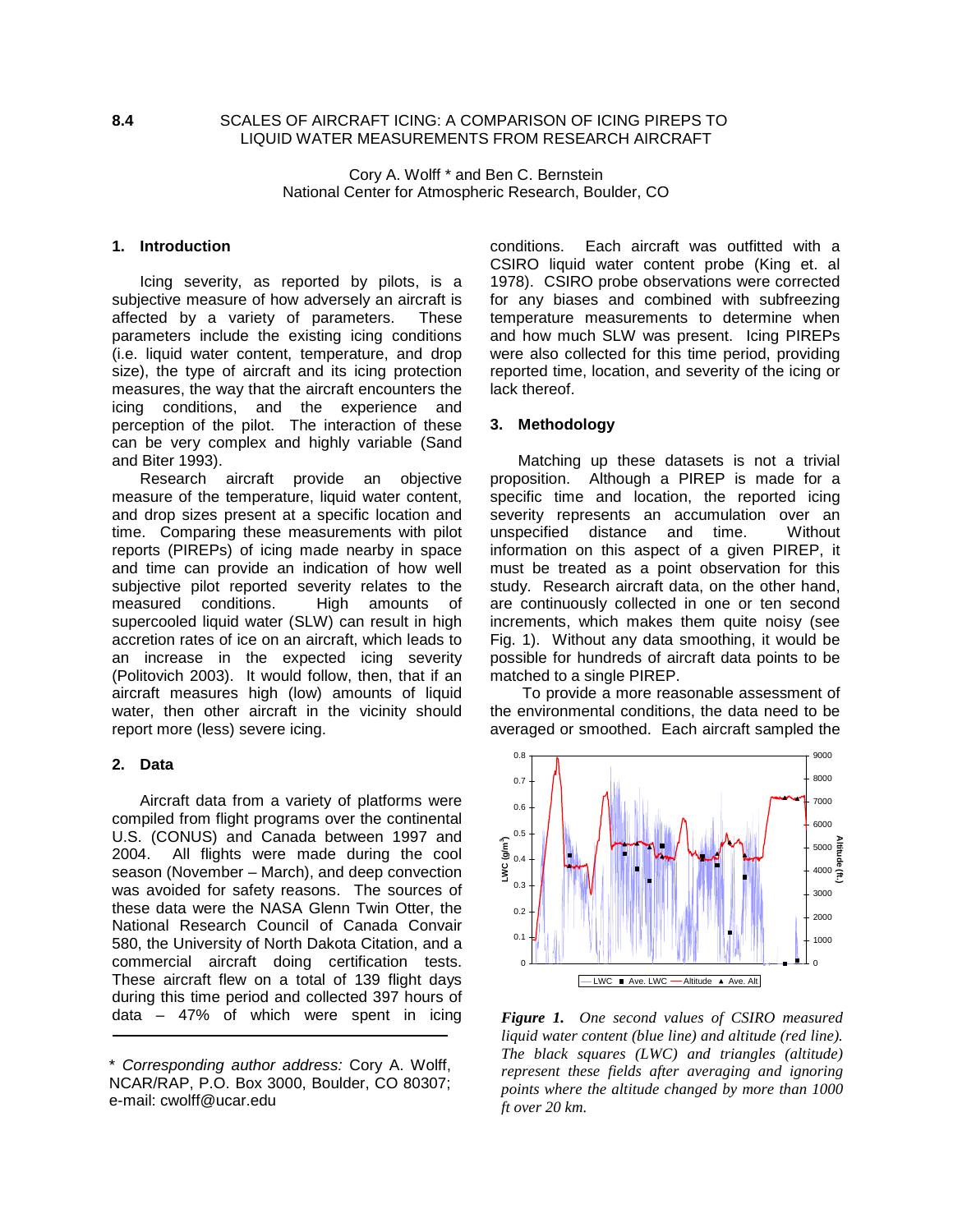atmosphere at a different speed and changed speeds during the flights. Because of this, simple time averaging would result in rather inconsistent spatial coverage for each sample. Slower aircraft samples would represent a much shorter distance than those from a faster aircraft. To provide more consistent data, the observations were averaged over 20 km distance legs (black squares and triangles in Fig. 1). The number of one second measurements in each average point varies based on the speed of the aircraft (see Table 1). For example, the Twin Otter takes more than twice as long as the certification aircraft to cover a 20 km leg. The majority of the research aircraft dataset is comprised of Twin Otter observations (53%; Table 1). They also dominate the matched aircraft/PIREP dataset for the largest and smallest cylinders (discussed later), making up 80% and 88% of the data points, respectively (Table 1). The aircraft position was set to the average of the latitude, longitude, and altitude over the 20 km leg, and the time of the observation was set to that of the midpoint.

| Aircraft          | <b>Typical</b><br>speed<br>(m/s) | 20 km<br>time<br>(s) | # of<br>20 km<br>pts | # matches<br>large / small<br>cylinders |
|-------------------|----------------------------------|----------------------|----------------------|-----------------------------------------|
| <b>Twin Otter</b> | 60                               | 333                  | 1615                 | 2213 / 251                              |
| Convair           | 100                              | 200                  | 630                  | 152/14                                  |
| Citation          | 123                              | 162                  | 249                  | 26/6                                    |
| Certification     | 130                              | 153                  | 555                  | 388 / 14                                |

*Table 1. List of aircraft types used, their average speeds and times to travel 20 km, the number of averaged data points available, and the number of matched points for the largest and smallest cylinders. Note that multiple 20-km average points could be matched to the same PIREP.* 

As the data were being averaged, other quality control measures were implemented. Data collected during taxi, takeoff, and landing were deemed unusable because of abnormal airflow through the probes at slow speeds, so any measurements collected at aircraft speeds less than 46 m/s (90 kt.) were not used in the calculation of the average data point. Also, if the aircraft changed altitude by more than 0.3 km (1000 ft) over the course of a 20-km leg then that point was thrown out. Icing conditions can change more quickly in the vertical than in the horizontal so data taken during a large altitude change may not be particularly consistent.

Next, the 20-km averaged research aircraft observations were matched to all PIREPs that



*Figure 2. Example of the cylinder centered on a research aircraft with a radius of ∆x and a height of 2∆z. PIREPs inside this cylinder within a given time were matched to research aircraft data.*

occurred within a defined cylinder of airspace (∆x, ∆z; see Fig. 2) and time window (∆t). The minimum (maximum) cylinder size was ∆x = 50 (200) km. For both cylinders,  $\Delta z = 0.6$  km (2000 ft.) and  $\Delta t = \pm 30$  min from the time of the research aircraft point. PIREPs with multiple altitudes were matched if at least part of their range of altitudes overlapped the cylinder. For example, a PIREP that reported icing from 5000 ft to 6000 ft would be included if the research aircraft's average altitude was between 5000 –  $\Delta z$  and 6000 +  $\Delta z$ .

Icing PIREPs are decoded into nine severity categories, with -1 representing no icing and 8 representing severe icing. The PIREPs for this study were divided into three groups: null (-1), light (1-3), and moderate or greater (MOG; 4+). For each of these groups the number of research aircraft SLW measurements that was matched to PIREPs in the group was counted. Multiple research aircraft measurements could be matched to a single PIREP. For example, it typically takes the Twin Otter 5 minutes to travel 20 km. If  $\Delta t =$ ±30 min and the Twin Otter remains within the specified ∆x and ∆z of the PIREP during this time then up to twelve 20-km average points could be matched to that particular PIREP.

The aircraft type is part of the PIREP and plays a role in the icing severity. For example, a commercial jet typically has heated leading edges and flies high enough to avoid icing conditions for long periods of time, often only briefly encountering them on climb or descent. Smaller aircraft, protected by de-icing boots, may spend much of their time at altitudes where icing is more common and may have longer exposures. Some of these aircraft don't have ice protection. These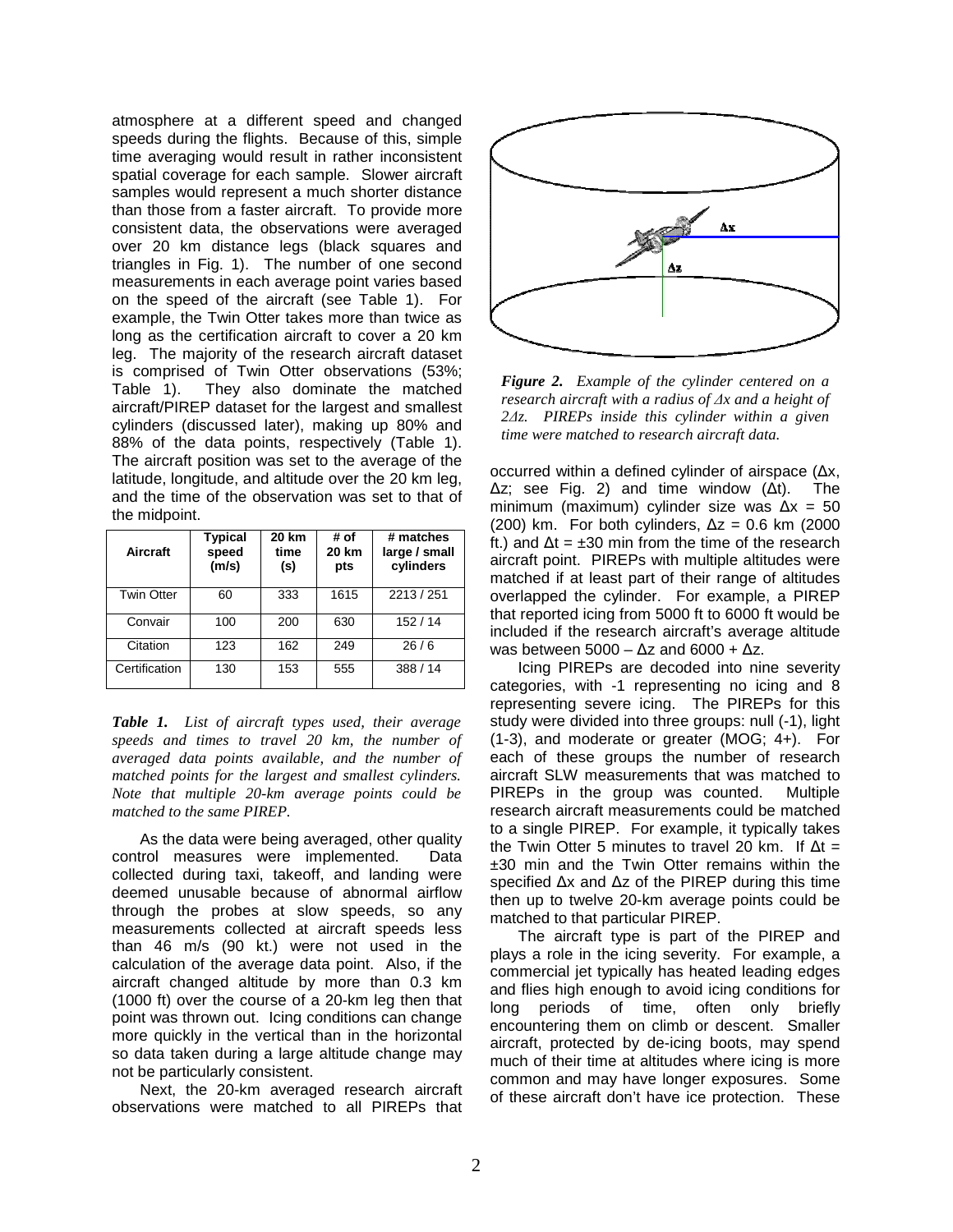factors may result in a variety of reported severities from different aircraft encountering similar icing conditions. In this study, all PIREPs were treated the same regardless of aircraft type.

### **4. Results**

The correlation between research aircraft measured SLW and pilot-reported severity was highly dependent on the radius of the cylinder. A variety of cylinder sizes was tried, and as the radius was decreased the correlation improved. Using the 50 km radius, there were only 288 matches. The percentage of MOG PIREPs increased with increasing SLW, while the percentage of Null PIREPs decreased. No Null PIREPs were found with  $SLW > 0.4$  g/m<sup>3</sup> (Fig. 3a).



*Figure 3a. Percentage of PIREP severity values that match each SLW bin for the smallest cylinder (∆x = 50 km, ∆z = 0.6 km) and a ∆t of 30 min. SLW values represent the maximum value in the bin. The values at the top of each bar represent the total data points in each SLW bin.*



*Figure 3b. As in Fig. 3a, but for the percentage of SLW values that match each PIREP severity. The value under each PIREP severity represents the number of data points for that severity.*

These trends are expected, though the MOG percentages are fairly high even for the 0.0 – 0.2 g/m<sup>3</sup> SLW bins. Light PIREPs showed a trend similar to that of the Null PIREPs, with the highest percentages in the lowest SLW bins. However, unlike the Null PIREPs the percentage of light PIREPs remained fairly constant with increasing SLW, beyond 0.1.

The low percentage of Null PIREPs in the lowest SLW bin (0.0) is somewhat disturbing. This means that even if the research aircraft observed no SLW that icing was often reported nearby. As the radius increased so did the percentage of Null PIREPs associated with zero SLW, but it was still small (Fig 4a). One reason for this occurrence is the nature of the data collection effort. Almost all of the research aircraft flights used were flown with the purpose of finding and sampling icing conditions then climbing just above cloud to document the accreted ice shapes. The research aircraft would fly in an SLW-free environment



*Figure 4a. As in Fig. 3a but for the largest cylinder (∆x = 200 km, ∆z = 0.6 km).* 



*Figure 4b. As in Fig. 3b but for the largest cylinder (∆x = 200 km, ∆z = 0.6 km).*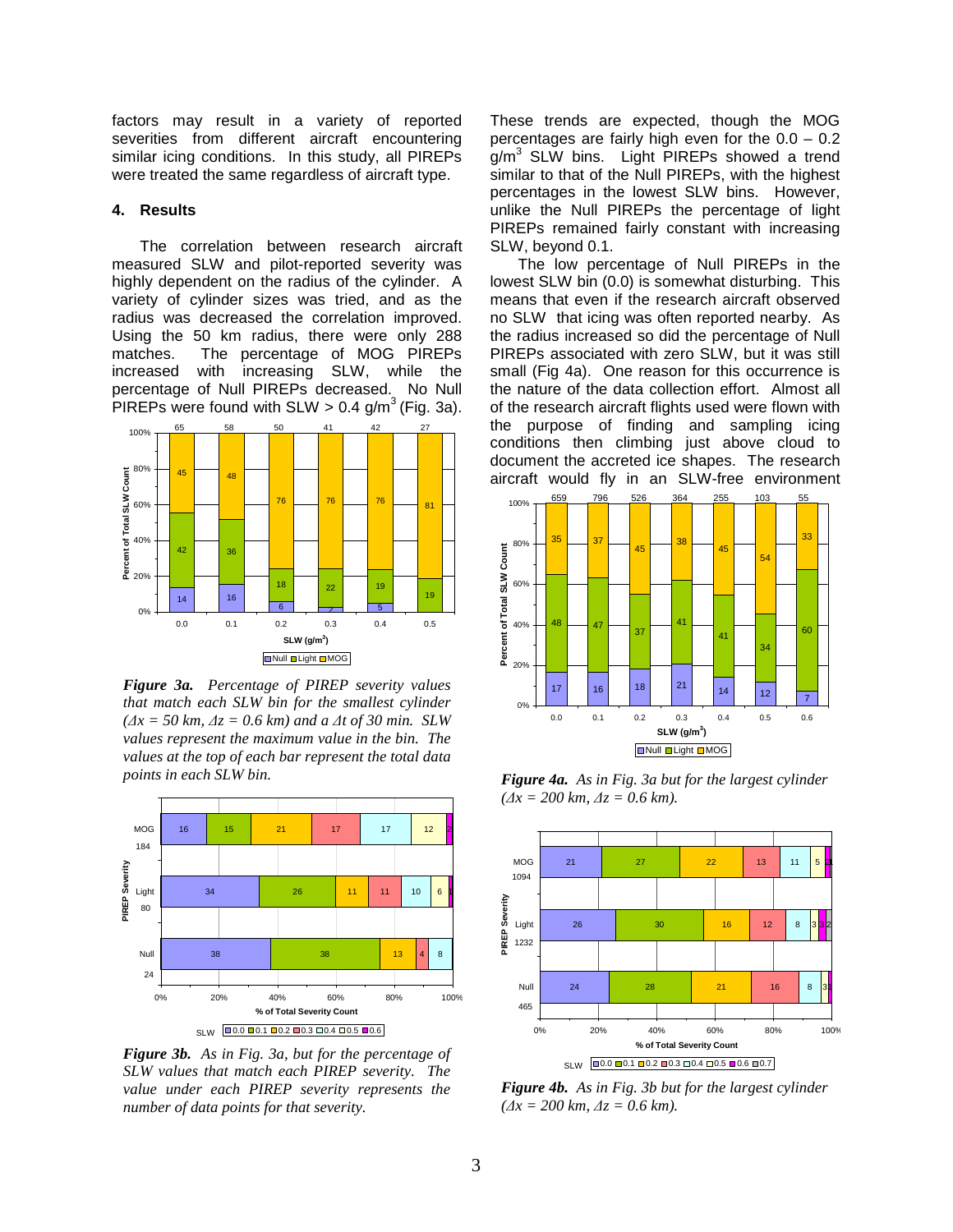while significant icing conditions were present just a few hundred feet below, where icing would be reported. This situation was common for the Twin Otter and the certification aircraft, which together made up 80 – 88% of the matched data points (see Table 1). The reverse situation also occurs (research aircraft in icing, with no icing just above), but null PIREPs are not as frequently given just above an icing layer. One way to mitigate this problem is to decrease the altitude difference allowable between the research aircraft and the PIREPs (∆z). This test was performed, but resulted in too few matches to draw meaningful conclusions, when a 50 km radius was used. If the research aircraft database can be expanded, such a test may be more feasible.

It is encouraging to note that the Null PIREPs all but disappear with increasing SLW. Also, as Fig. 3b shows, the majority (76%) of null PIREPs were matched with the two lowest SLW bins (< 0.1  $g/m<sup>3</sup>$ ) compared with only 31% of MOG PIREPs. About half of the MOG PIREPs were associated with  $SLW > 0.2$  g/m<sup>3</sup>.

MOG icing PIREPs made up the largest percentage of all of the observations in each SLW bin (Fig. 3a), and they were also the most frequently reported in the vicinity of the research aircraft, making up 64% of the total PIREPs (Fig. 3b). Again, part of this can be attributed to the fact that the aircraft purposely tried to sample the worst icing conditions available. In more general PIREP analyses, MOG PIREPs represented a smaller portion of all icing PIREPs (39% in Brown et. al 1997).

When the largest cylinder dimensions were used for PIREP matching (see Sec. 3), a larger number of matches were found (2791), but there was very little relation between SLW and severity (Fig. 4). For this cylinder size, the percentage of null PIREPs actually increases slightly with increasing SLW up to 0.3  $g/m^3$  (Fig. 4a). The percentages of SLW values for each PIREP severity show little trend (Fig. 4b). Only the horizontal distance from the research aircraft was changed between the two tests, resulting in a near complete loss of correlation. Reducing ∆z to 0.3 km (not shown) did nothing to help the correlation, nor did decreasing ∆x from 200 km to 100 km. It appears that for a time range of 30 minutes the correlation is most dependent on the radius of the cylinder. It was also found that if the time range is shortened to 15 minutes then ∆x can be increased from 50 km to 75 km, which results in a similar correlation. This implies that time may be as important as radius when examining icing conditions.

To help demonstrate why some PIREPs did or did not match research aircraft measured SLW values, two example cases from the dataset will be described.

# **5. Example Cases**

# a) January 31, 2001

On this day, there was a solid stratus deck over northeastern Ohio with cloud top temperatures between -10 and -15 °C (Fig. 5) and cloud top heights, as observed by the Twin Otter, between 6000 and 7000 ft. Stations throughout the area reported overcast skies with the ceilings around 2000 ft AGL. Some light rain and snow was falling at Canton-Akron (CAK) and Youngstown (YNG), but there were many reports of light and moderate icing in this area. NEXRAD radar showed some scattered areas of low reflectivity over Lake Erie, northeast of Cleveland (CLE). Based on these observations, fairly consistent icing conditions would be expected over northeast Ohio.

The Twin Otter took off from CLE, flew to the southeast and sampled the clouds between CAK and YNG, then returned to land at CLE, finding moderate amounts of SLW during the flight (Fig. 6). The colored parts of the flight track represent segments that were matched to specific PIREPs. The PIREPs are color coded to correspond to the segment to which they were matched. There was a very good correlation between PIREPs and



*Figure 5. Infrared satellite image from 31 January 2001 at 1445Z. Temperatures are in* °*C.*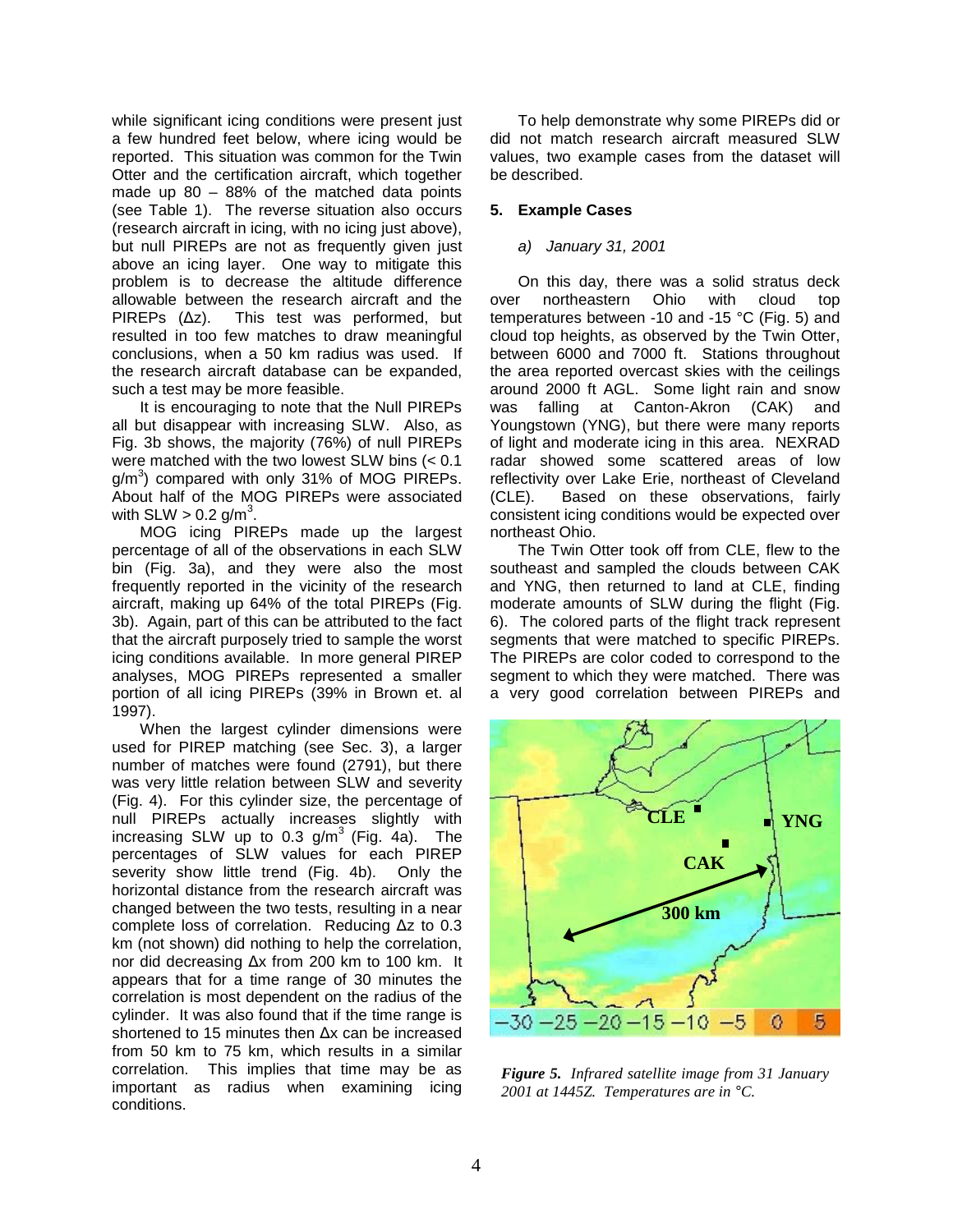aircraft measurements on this day. The segments with the highest SLW values (yellow, magenta, and dark blue) were nearest in space and time to the most intense PIREPs (five moderate and one light). Three of these were reported by the Twin Otter. The portion of the flight with relatively low SLW values (green) was matched to a PIREP of trace icing. The cyan section was matched to a light PIREP, and the average SLW values there were in between those of the other segments. All of these PIREPs were less than 50 km from the Twin Otter, which probably contributed to the good correlation. There was a portion of the flight during the return to CLE where no SLW was measured (red segment), and those data matched with a null icing PIREP nearly 200 km to the northwest. Though there was a great distance between the Twin Otter and the PIREP the altitudes were quite similar. Both were above the large scale icing cloud that extended from Ohio into southeastern Michigan (Fig. 5), where this PIREP was made.

### b) November 19, 2003

On this day the NRC Convair 580 sampled some deep icing clouds over southeastern Ontario. Widespread, deep, cold-topped clouds and precipitation moved through the region in association with a vigorous upper level low. Light rain was reported throughout the region during the afternoon. Icing was present at upper levels, but only in small regions between precipitation areas, where relatively warm cloud tops were found. One such area of -15 to -20 °C cloud tops was evident from Kingston, Ontario (YGK) to west of Ottawa, Ontario (YOW; Fig. 7a) at 2015Z.

The two PIREPs near YGK (yellow markers; Fig. 8) were in or near the warm-topped clouds sampled by the Convair, and the aircraft measured only low SLW in this region. The PIREP in far northeastern NY (green marker) occurred later and was actually near another small region of embedded warm tops. At the time of this light PIREP the Convair was flying toward Montreal (YMX), within cold-topped clouds (Fig. 7b) that were dominated by ice crystals with low SLW content.



*Figure 6. Flight track and matched PIREPs for the Twin Otter flight on 31 January 2001. PIREP locations are marked with a colored triangle that corresponds with the colored flight segment that it was matched to. Each PIREP has a box with three lines. Line 1: PIREP aircraft type, time (UTC), icing severity, and flight level (100's of ft.). Line 2: research aircraft type (TO=Twin Otter, CO=Convair), time range over which it was matched to the PIREP, range of SLW, and range of levels. Line 3: range of*  $\Delta x$  *between the research aircraft and the PIREP for the flight segment. An X marks the midpoint of each 20 km segment. Takeoff and landing were at 1330Z and 1535Z, respectively.*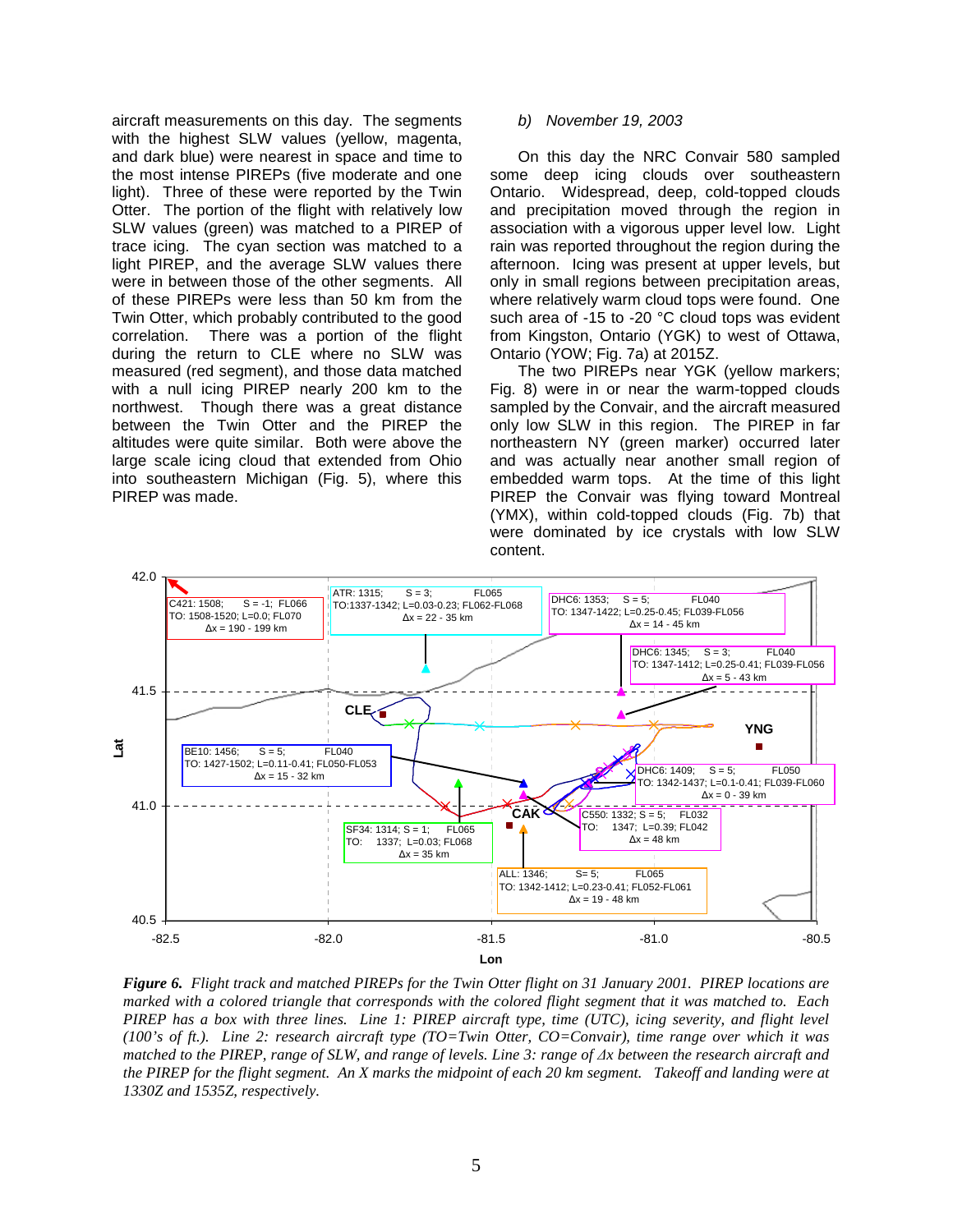The icing conditions in this case were not very consistent. The highest amounts of SLW were found in the small areas where relatively warm cloud tops were exposed and all of the PIREPs occurred. The icing could accurately be classified as a small-scale phenomenon on this day. It is difficult to obtain a good correlation on such days because of the transient nature and small scales of the icing environment. The fact that the PIREP that best matched the observed SLW was also the one that was closest to the aircraft (light PIREP over YGK, reported by the Convair 580, matched with SLW values up to 0.2  $g/m<sup>3</sup>$ ) further illustrates this point. By decreasing the radius the correlation would likely improve, even for a small-scale icing case.

# **6. Conclusions**

The scale of icing conditions is an important concern when creating applications for the diagnosis and forecasting of icing and in the verification of gridded icing products. Icing conditions can change dramatically over very short distances (horizontally and vertically) and times. It is possible to have different water contents and reported icing severities within a small volume of airspace. Variations in icing conditions can occur in level flight as an aircraft passes through a strong gradient in cloud top temperature, radar reflectivity, etc. Research aircraft have documented such rapid changes on several occasions, but have also encountered cases of very consistent icing over long distances.

It is clear from this study that scale is an important issue in the forecasting of icing, as well<br>as in the use of PIREPs. When possible, as in the use of PIREPs. observations of icing-related conditions should be used in the context of the scales of the weather phenomena creating those conditions. Widespread, consistent, stratiform clouds allow a forecaster to apply icing observations over relatively large horizontal (but not vertical) distances and periods of time. Variability in observed conditions, such as in satellite imagery, implies that the icing is similarly likely to vary on smaller scales. In the absence of information on meteorological consistency (e.g. when doing objective verification), it is prudent to limit the length, height, and time scales over which observations are used. Assessing the spatial and temporal scales on which icing occurs provides better understanding of the meaning of the results<br>from verification exercises. facilitates the verification exercises, facilitates the improvement of existing icing products and allows for better use of PIREPs.



*Figure 7. As in Figure 5 but for 19 November 2003 at (a) 2015Z and (b) 2045Z.*